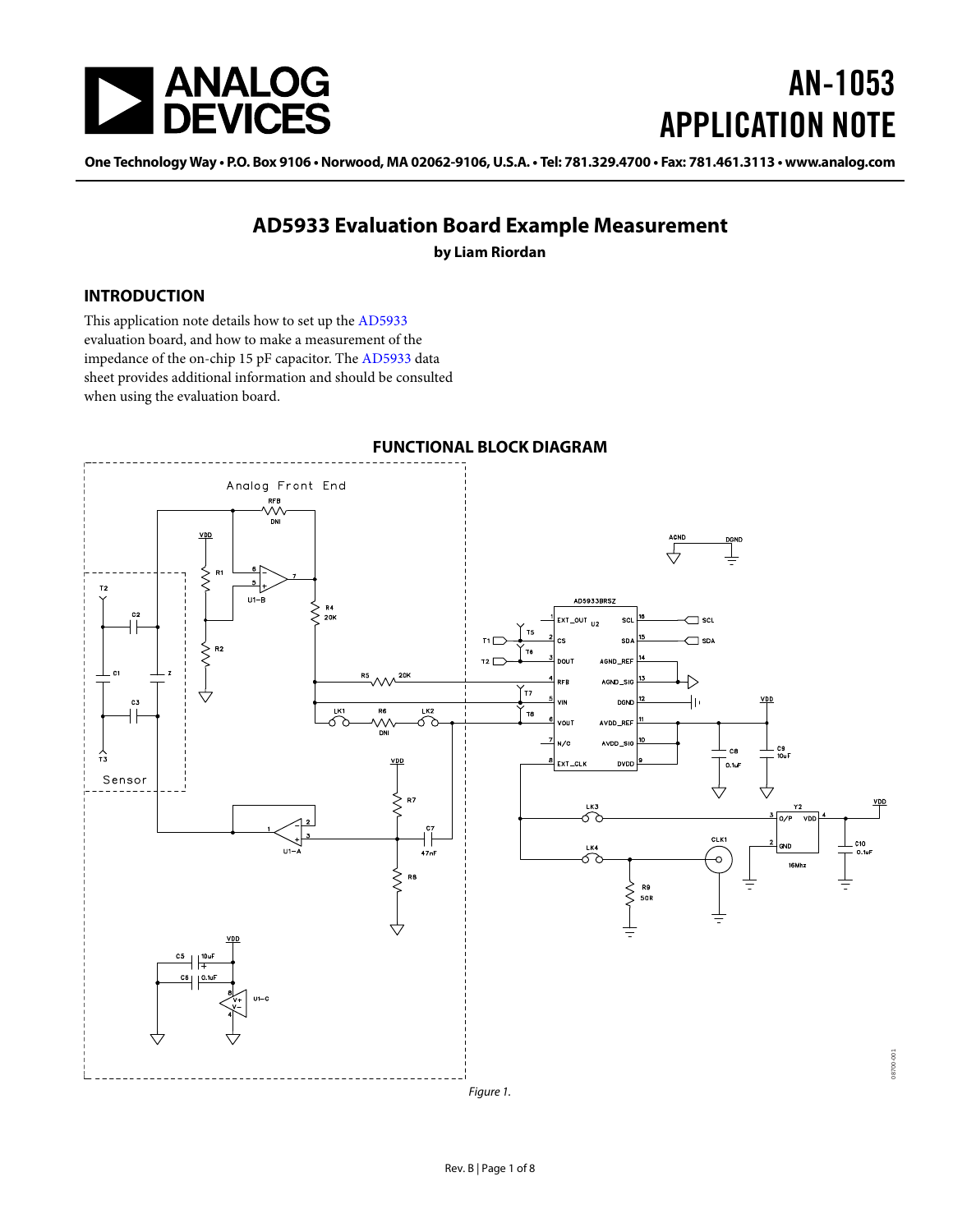## TABLE OF CONTENTS

### <span id="page-1-0"></span>**REVISION HISTORY**

#### **5/12—Rev. A to Rev. B**

| Changes to Figure 2 and changes to Calibration |  |
|------------------------------------------------|--|
|                                                |  |
|                                                |  |
| $3/12$ —Rev. 0 to Rev. A                       |  |
|                                                |  |
|                                                |  |
|                                                |  |
| 11/09-Revision 0: Initial Version              |  |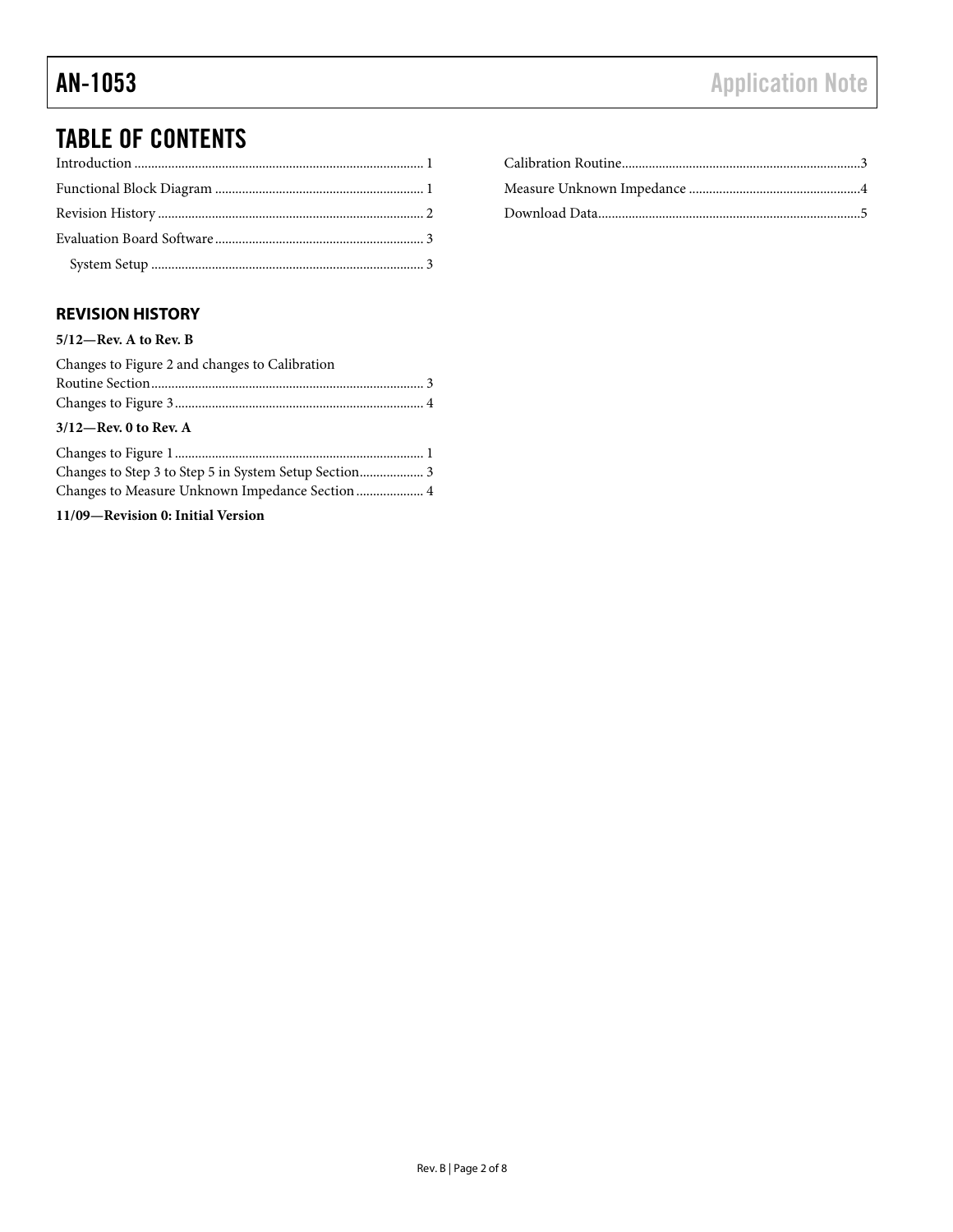### <span id="page-2-0"></span>EVALUATION BOARD SOFTWARE

The four steps for measuring an impedance with the evaluation board include the following:

- 1. System setup
- 2. Calibration routine
- 3. Measure unknown impedance
- 4. Download data

#### <span id="page-2-1"></span>**SYSTEM SETUP**

To set up the evaluation board system, do the following:

1. Load the AD5933 evaluation board software, which is supplied with the evaluation board or is alternatively available on the [AD5933](http://www.analog.com/AD5933) product page.

- 2. When the software is loaded on the PC, connect the evaluation board using a USB cable.
- 3. Place the following jumpers: LK3, LK5.
- 4. Place a 200 kΩ through-hole resistor in the Z position on the evaluation board; this is the calibration impedance.
- 5. Place a 200 kΩ through-hole resistor in the RFB position; this is the feedback resistor.

#### <span id="page-2-2"></span>**CALIBRATION ROUTINE**

Set up the system as shown in [Figure 2.](#page-2-4) Fill out the columns from left to right as shown i[n Figure 2.](#page-2-4)



<span id="page-2-4"></span><span id="page-2-3"></span>*Figure 2. Calibration Routine*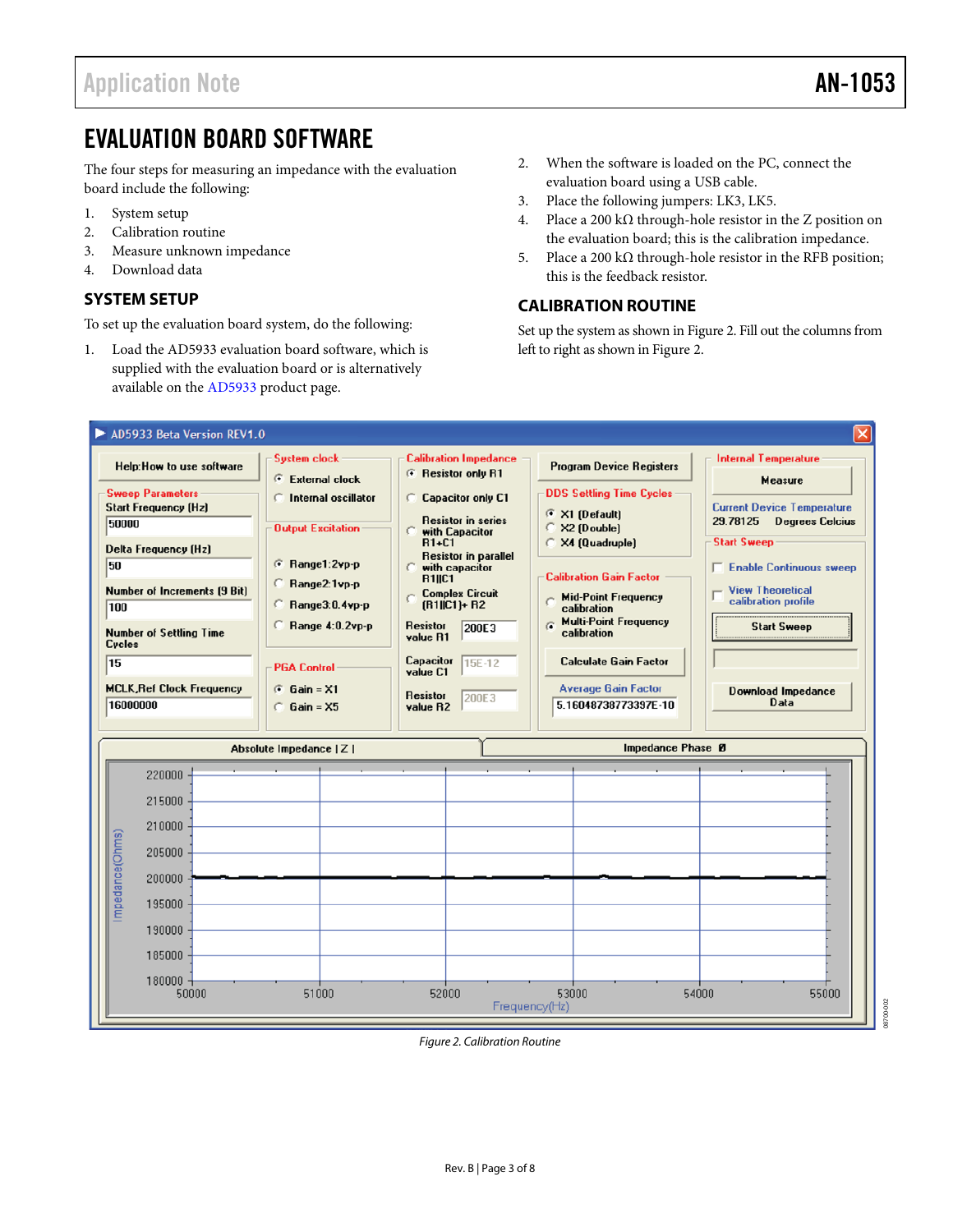#### **MEASURE UNKNOWN IMPEDANCE**

Remove the 200 k $\Omega$  resistor from Z and insert a 15 pF capacitor to the board. Click **Start Sweep** to see the plot shown i[n Figure 3.](#page-3-0)  Note that the impedance of the capacitor reduces with frequency according to the following equation:

$$
Z = \frac{1}{2\pi fC}
$$

where *f* is the Start Frequency + (Delta Frequency × Number of Increments).

Click the **Impedance Phase 0** tab to check that the phase is approximately −90°.

<span id="page-3-0"></span>

*Figure 3. Measuring the Impedance of Capacitor*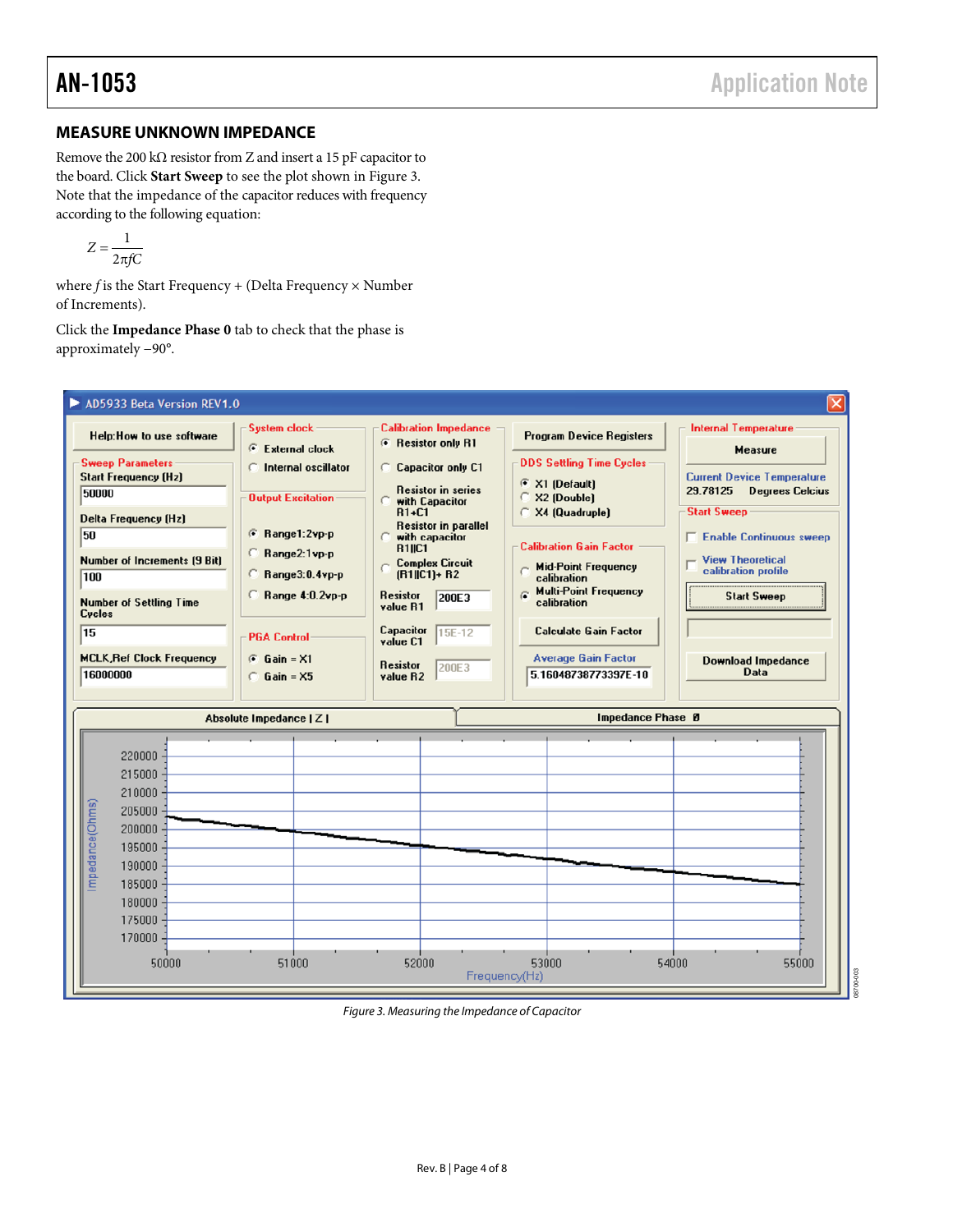#### <span id="page-4-0"></span>**DOWNLOAD DATA**

Click **Download Impedance Data** to save the measured impedance data in an excel file.

The following data is downloaded to the excel file:

- Frequency column, excitation frequency (Column A).
- Real data register contents, R (Column D).
- Imaginary data register contents, I (Column E).
- *Magnitude* =  $\sqrt{R^2 + I^2}$  (Column F)
- $Impedance = \frac{1}{Gain Factor \times Magnitude}$  (Column B), where *Gain Factor* is calculated in Step 1
- *Phase* (rads) =  $A \tan \frac{I}{R}$  or

$$
Phase (degrees) = Phase (rads) \times \frac{180}{\pi} (Column C)
$$

It does not give the phase in this column because the phase in this column is actually equal to  $(X \in \mathbb{R})$  – (calibration phase [or system phase] in degrees). The system phase is calculated when the gain factor is calculated using, for example, the midpoint calibration. The calibration sets up the system phase, and then to determine the phase of the sensor, the system phase is deducted.

| Microsoft Excel - Impedance & Phase Data.csv                                                                                                  |                                                                                                                                              |                           |                            |              |                  |                          |                                      |                                           |                         |                         |
|-----------------------------------------------------------------------------------------------------------------------------------------------|----------------------------------------------------------------------------------------------------------------------------------------------|---------------------------|----------------------------|--------------|------------------|--------------------------|--------------------------------------|-------------------------------------------|-------------------------|-------------------------|
|                                                                                                                                               | $\frac{Z}{A}$<br>$\frac{A}{Z}$<br>ы<br>戯<br>¥<br>自己・プ<br>L.<br>0<br>$ \sim$ $\sim$<br>$\Sigma$ -<br>100%<br>Là.<br>in.<br>d<br>a<br>Iĝ.<br>Ψ |                           |                            |              |                  |                          |                                      |                                           |                         |                         |
| : Arial                                                                                                                                       |                                                                                                                                              | $-10$                     | $\bf{B}$<br>I              | 巨<br>U       | $-3.4$<br>喜<br>罩 | 19<br>$\frac{9}{6}$<br>, | $\frac{4}{100}$<br>$\frac{.00}{.00}$ | 钜<br>譚                                    | $\mathcal{S}_{\lambda}$ |                         |
|                                                                                                                                               |                                                                                                                                              |                           |                            |              |                  |                          |                                      |                                           |                         |                         |
|                                                                                                                                               |                                                                                                                                              |                           |                            |              |                  |                          |                                      | $rac{9}{20}$<br>曲<br>$\blacktriangledown$ |                         | స్లు<br>℁               |
| :[38]<br>Ð<br>$\mathsf{x}$<br>Adobe PDF<br>Eile<br>Edit<br>View<br>Window<br>Help<br>Insert<br>Format<br>Tools<br>Data                        |                                                                                                                                              |                           |                            |              |                  |                          |                                      |                                           |                         |                         |
| i Ta<br>宮<br>l۳                                                                                                                               |                                                                                                                                              |                           |                            |              |                  |                          |                                      |                                           |                         |                         |
|                                                                                                                                               | H36                                                                                                                                          |                           | $f_x$                      |              |                  |                          |                                      |                                           |                         |                         |
|                                                                                                                                               | A                                                                                                                                            | B                         | $\mathbf{C}$               | D            | E                | F                        | G                                    | н                                         |                         | J                       |
| 1                                                                                                                                             |                                                                                                                                              | Frequency Impedance Phase |                            | Real         | Imaginary        | Magnitude                |                                      |                                           |                         | $\overline{\mathbf{v}}$ |
| $\overline{2}$                                                                                                                                | 50000                                                                                                                                        | 203647.2                  | $-87.044$                  | 6969         | 6528             | 9548.913                 |                                      |                                           |                         |                         |
| $\overline{3}$                                                                                                                                | 50050                                                                                                                                        | 203254.3                  | $-87.0274$                 | 6967         | 6538             | 9554.294                 |                                      |                                           |                         |                         |
| 4                                                                                                                                             | 50100                                                                                                                                        | 202959.5                  | $-87.0365$                 | 6972         | 6551             | 9566.838                 |                                      |                                           |                         |                         |
| 5                                                                                                                                             | 50150                                                                                                                                        | 202707.6                  | $-87.0587$                 | 6976         | 6562             | 9577.287                 |                                      |                                           |                         |                         |
| 6                                                                                                                                             | 50200                                                                                                                                        | 202706.2                  | $-87.0257$                 | 6972         | 6571             | 9580.544                 |                                      |                                           |                         |                         |
| $\overline{7}$                                                                                                                                | 50250                                                                                                                                        | 202523.9                  | $-87.0163$                 | 6977         | 6582             | 9591.728                 |                                      |                                           |                         |                         |
| 8                                                                                                                                             | 50300                                                                                                                                        | 202168.7                  | $-87.0233$                 | 6977         | 6596             | 9601.341                 |                                      |                                           |                         |                         |
| 9                                                                                                                                             | 50350                                                                                                                                        | 202020.3                  | $-86.9807$                 | 6977         | 6610             | 9610.964                 |                                      |                                           |                         |                         |
| 10                                                                                                                                            | 50400                                                                                                                                        | 201853.7                  | $-87.0382$                 | 6982         | 6617             | 9619.408                 |                                      |                                           |                         |                         |
| 11                                                                                                                                            | 50450                                                                                                                                        | 201656.8                  | $-87.024$                  | 6984         | 6629             | 9629.117                 |                                      |                                           |                         |                         |
| 12                                                                                                                                            | 50500                                                                                                                                        | 201426.5                  | $-87.0173$                 | 6984         | 6642             | 9638.071                 |                                      |                                           |                         |                         |
| 13                                                                                                                                            | 50550                                                                                                                                        | 201045.1                  | $-87.0581$                 | 6990         | 6650             | 9647.932                 |                                      |                                           |                         |                         |
| 14                                                                                                                                            | 50600                                                                                                                                        | 201076.8                  | $-86.9934$                 | 6985         | 6664             | 9653.969                 |                                      |                                           |                         |                         |
| 15                                                                                                                                            | 50650                                                                                                                                        | 200812.3                  | $-87.0293$                 | 6991         | 6676             | 9666.595                 |                                      |                                           |                         |                         |
| 16<br>17                                                                                                                                      | 50700<br>50750                                                                                                                               | 200645.3<br>200525.4      | $-87.0235$<br>$-86.9823$   | 6991<br>6990 | 6685<br>6701     | 9672.813<br>9683.156     |                                      |                                           |                         |                         |
| 18                                                                                                                                            | 50800                                                                                                                                        | 200295.6                  | $-87.0094$                 | 6994         | 6709             | 9691.58                  |                                      |                                           |                         |                         |
| 19                                                                                                                                            | 50850                                                                                                                                        | 200184.6                  | $-87.014$                  | 6995         | 6720             | 9699.919                 |                                      |                                           |                         |                         |
| 20                                                                                                                                            | 50900                                                                                                                                        | 199846.5                  | $-86.9894$                 | 6997         | 6733             | 9710.371                 |                                      |                                           |                         |                         |
| 21                                                                                                                                            | 50950                                                                                                                                        | 199723.1                  | $-86.9813$                 | 6997         | 6745             | 9718.695                 |                                      |                                           |                         |                         |
| 22                                                                                                                                            |                                                                                                                                              | 51000 199490 8            | $-870182$                  | 7002         | 6757             | 9730.624                 |                                      |                                           |                         |                         |
| 14 + 4                                                                                                                                        |                                                                                                                                              |                           | M Impedance & Phase Data / |              |                  | I۲                       |                                      | $\mathbf{m}$                              |                         | $\vert$                 |
| $\sqrt{2}$ $\sqrt{4}$<br>$A =$<br>$\Box$<br> 2 <br>$\mathbf{A}$ $\mathbf{C}$<br>굪<br>AutoShapes $\bullet$ $\bullet$ $\Box$ $\bigcirc$<br>Draw |                                                                                                                                              |                           |                            |              |                  |                          |                                      |                                           |                         |                         |
|                                                                                                                                               |                                                                                                                                              |                           |                            |              |                  |                          |                                      |                                           |                         |                         |
| Readv                                                                                                                                         |                                                                                                                                              |                           |                            |              |                  |                          |                                      |                                           | <b>NUM</b>              |                         |

*Figure 4. Downloaded Data*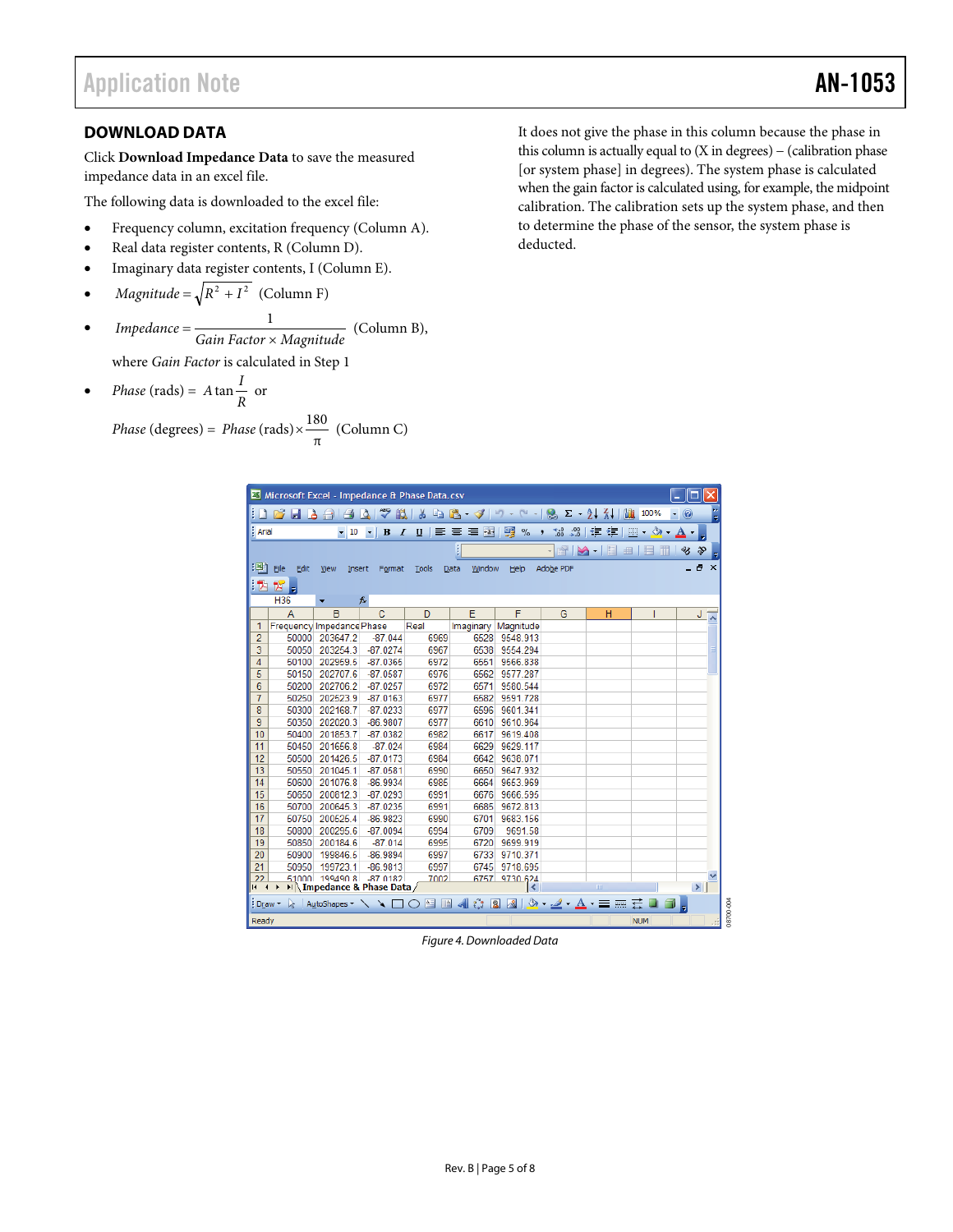## **NOTES**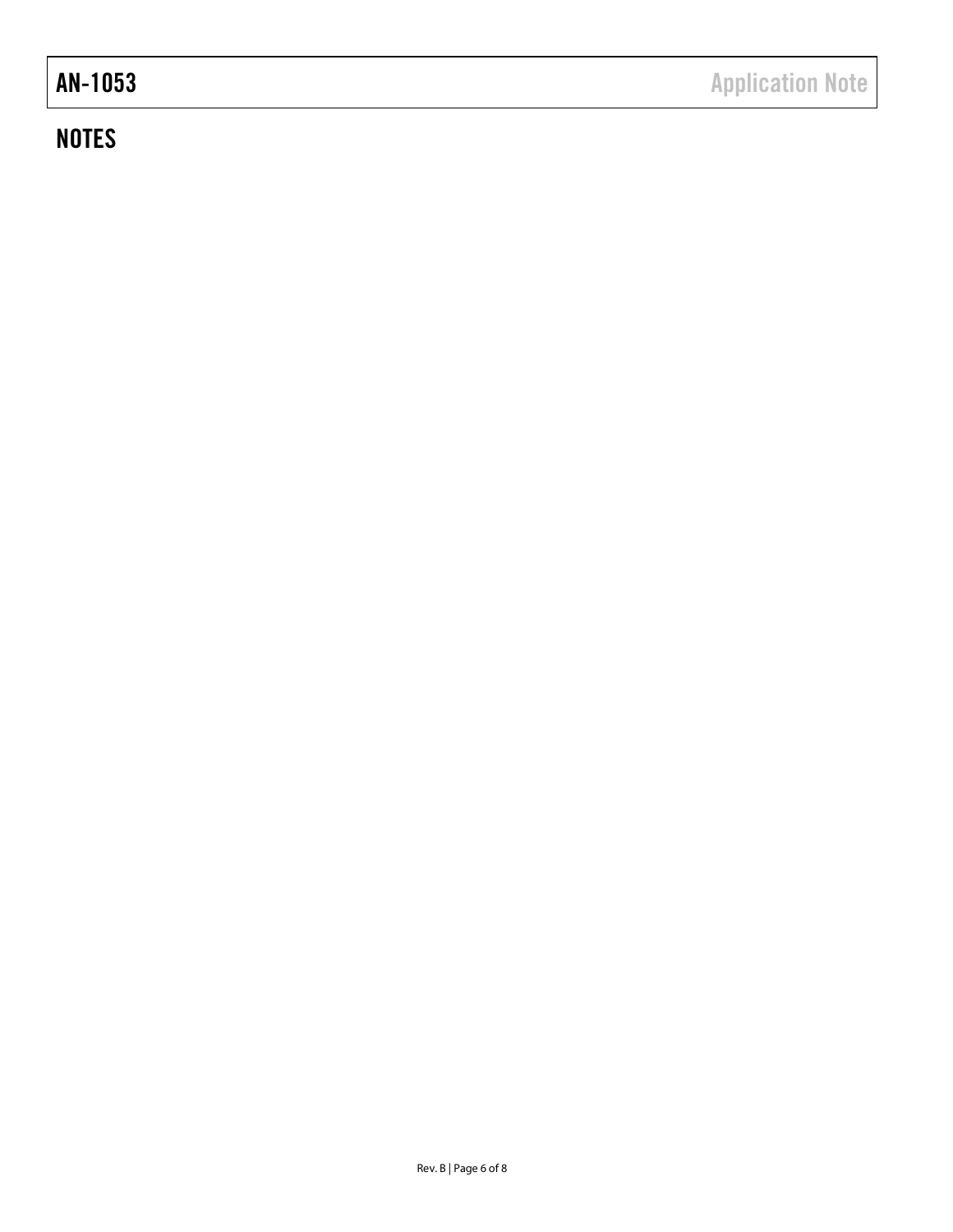## **NOTES**